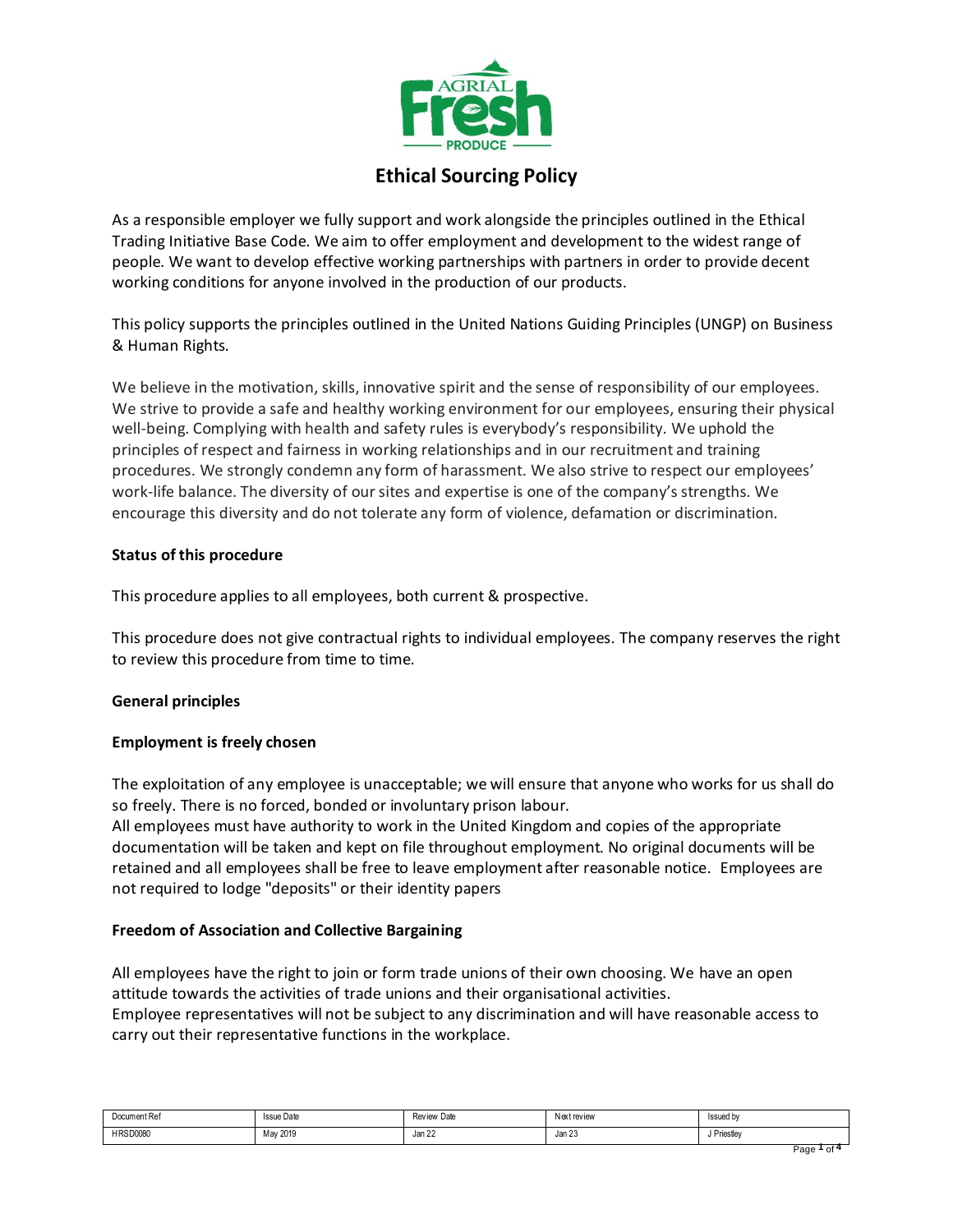

## **Working Conditions are safe and hygienic**

A safe and hygienic working environment shall be provided, bearing in mind the prevailing knowledge of the industry and of any specific hazards. Adequate steps shall be taken to prevent accidents and injury to health arising out of, associated with, or occurring in the course of work, by minimising, so far as is reasonably practicable, the causes of hazards inherent in the working environment.

We have appointed a Health and Safety representative within the business structure to ensure the above conditions are maintained and improved.

Employees shall receive regular and recorded health and safety training, and such training shall be repeated for new or reassigned employees.

All employees have access to clean toilet facilities and to potable water, and sanitary facilities for food storage are be provided. Any accommodation provided is clean, safe, and meet the basic needs of the employees.

## **Child Labour shall not be used**

We will not engage or support the use of child labour.

Under 18 year olds are not permitted to operate any machinery or work in any hazardous areas, or at night. Only responsible and competent people shall be employed by the Company.

Work experience placements for young people aged under 18 are risk assessed prior to the placement start date and the young person will have full supervision whilst working on site regardless of the area or nature of the work.

Should we find that child labour has occurred we will work with the relevant agencies as part of remediation.

# **The National Living Wage will be paid**

We review wages of all staff on an annual basis and pay on or above the national living wage, regardless of age. We benchmark against other members of the industry and endeavour to remain competitive. We will always meet the minimum legal standards, aiming to exceed them.

All employees shall be provided with written and understandable information about their employment conditions in respect to wages before they enter employment and about the particulars of their wages for the pay period concerned each time that they are paid.

Deductions from wages will only be permitted with the written consent of the individual employee. All deductions will be recorded.

## **Working Hours Are Not Excessive**

Working hours comply with national laws and benchmark industry standards, whichever affords greater protection. Employees shall not on a regular basis be expected to work for more than 48 hours per week and shall be provided with at least one day off in any seven day period.

Each employee receives a minimum of 28 days annual leave inclusive of the bank holidays that are in each Annual Leave year. If additional bank holidays are organised the employee is also entitled to this allocation. Overtime (i.e. periods worked in excess of 48 hours per week), shall be voluntary, normally to meet exceptional business circumstances and should be remunerated.

| Document Ref<br>. | $\sim$<br><b>Issue Date</b><br>. | <b>Review Date</b> | Nextreview<br>. | Issued<br>.                     |
|-------------------|----------------------------------|--------------------|-----------------|---------------------------------|
| <b>HRSD0080</b>   | May 2019                         | $\sim$<br>Jan 22   | Jan 23          | Database of the State<br>טטטטוו |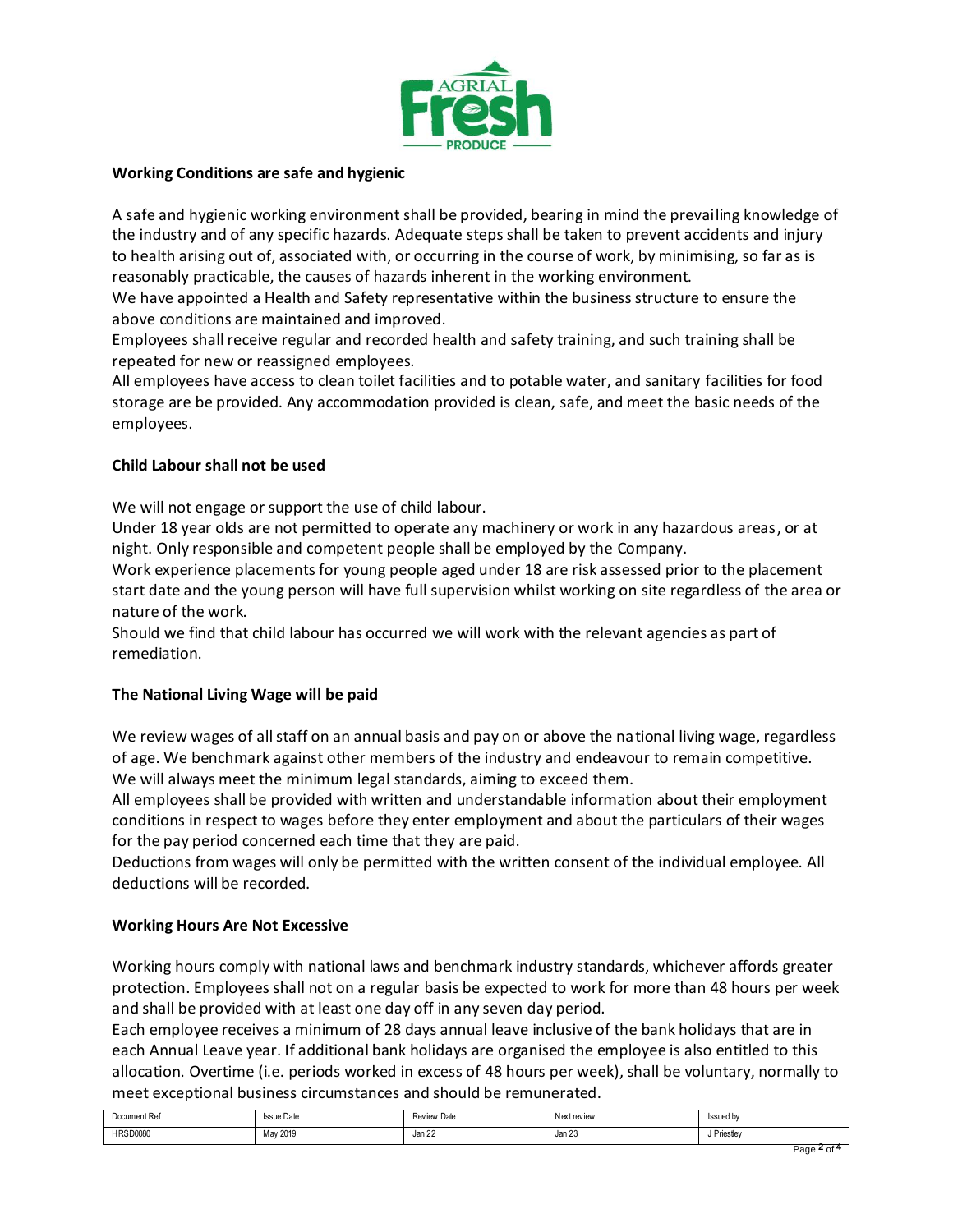

## **No Discrimination Is Practised**

There is no discrimination in hiring, compensation, access to training, promotion, termination or retirement based on race, national origin, religion, age, disability, gender, marital status, sexual orientation, union membership or political affiliation. These standards are outlined in our Recruitment and Equality Policies.

# **Regular Employment Is Provided**

Any work should be on the basis of a recognised employment relationship identified by law and/or practice. We will not avoid our obligations to employees under labour or social security laws by unreasonably using devices such as labour-only contracting, sub-contracting, or home-working arrangements, or through apprenticeship schemes where there is no intention of imparting skills or providing regular employment or the excessive use of fixed-term contracts of employment.

## **No Harsh or Inhumane Treatment is allowed**

Physical abuse or discipline, the threat of physical abuse, sexual or other harassment and verbal abuse or other forms of intimidation shall be prohibited.

# **Employer Pays Principle**

We believe no worker should pay for a job – the costs of recruitment should be borne not by the worker but by the employer. We will state this on adverts when recruiting and will also carry out worker interviews on a random basis to confirm this.

## **Continuous Improvement**

We will always try to achieve continual improvement in the workplace and employment standards through partnership with our employees and any other relevant bodies.

## **Monitoring**

We will:

• Ensure a senior manager is assigned responsibility for ensuring compliance with the Ethical Sourcing Policy and ETI Base Code. This will normally be the Site HR Manager

• Audit our Labour Providers to ensure compliance with our standards

• Communicate the policy to all employees, as well as to all suppliers of goods and services.

• Make appropriate human and financial resources available to meet its stated commitments, including training and guidelines for relevant personnel.

| Document Ref    | <b>Issue Date</b> | <b>Review Date</b> | <b>Next review</b> | Issued b  |
|-----------------|-------------------|--------------------|--------------------|-----------|
| .               | .                 |                    | .                  | .         |
| <b>HRSD0080</b> | May 2019          | Jan 22             | Jan 23             | Priestlev |